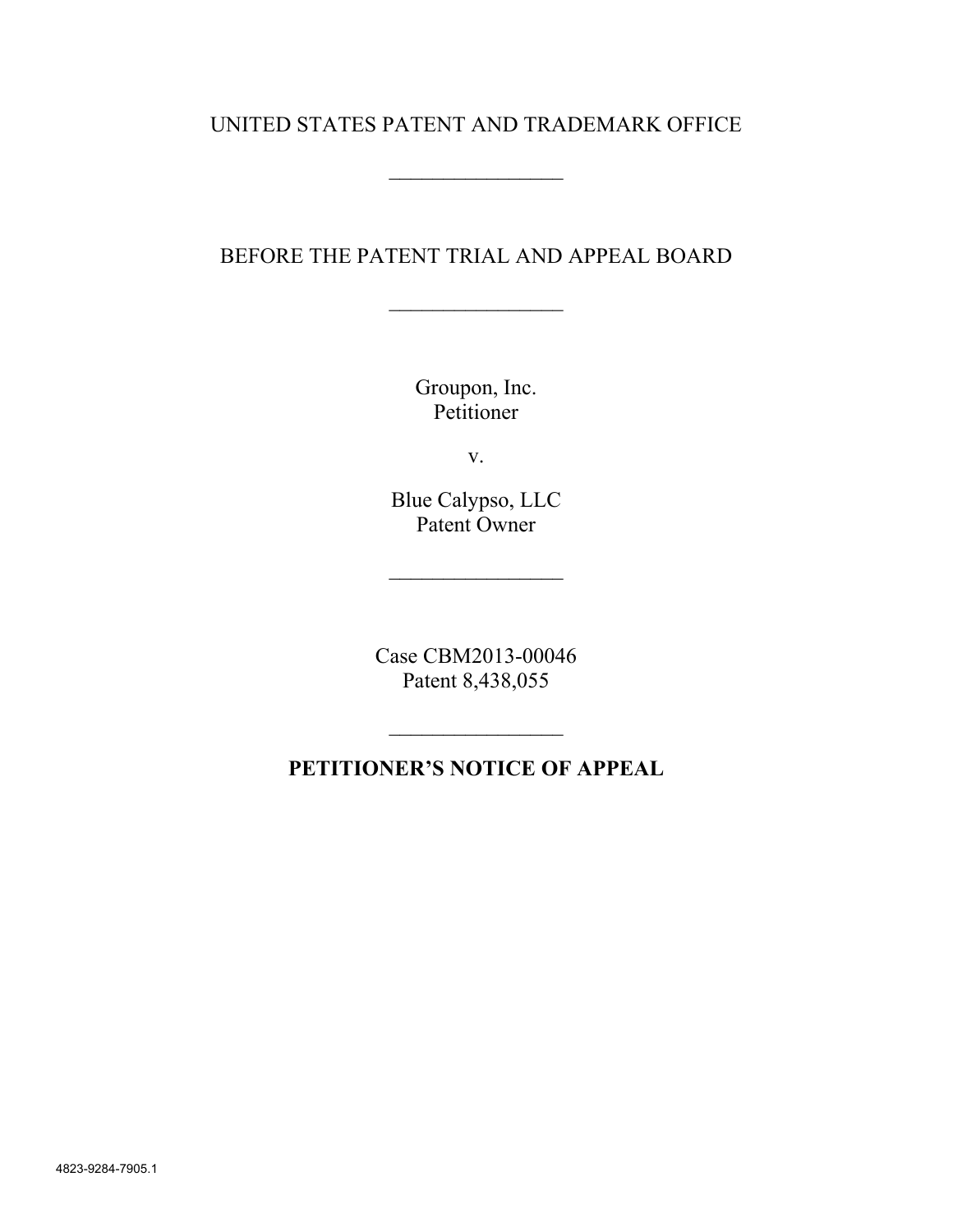Pursuant to 37 C.F.R. § 90.2(a), Petitioner Groupon, Inc. gives notice and appeals to the United States Court of Appeals for the Federal Circuit from the Patent Trial and Appeal Board's ("the Board") Final Written Decision entered on December 17, 2014 (Paper 46), and from all underlying orders, decisions, rulings and opinions, including without limitation the Decision on Institution of Covered Business Method Review dated January 17, 2014 (Paper 9).

For the limited purpose of providing the Director with the information requested in 37 C.F.R. § 90.2(a)(3)(ii), Groupon anticipates that the issues on appeal may include the following, as well as any underlying findings, determinations, rulings, decisions, opinions, or related issues:

- 1. Whether the Board erred in finding that claim 7 was not invalid under 35 U.S.C. § 102 as anticipated by Ratismor, Olga, *et al.*, Technical Report TR-CS-03-27 "Intelligent Ad Hoc Marketing Within Hotspot Networks," published November 2003 ("Ratsimor");
- 2. Whether the Board erred in finding that claim 7 was not invalid under 35 U.S.C. § 103 as obvious in view of Ratismor and U.S. Patent Publication No. 2002/0169835 ("Paul");

1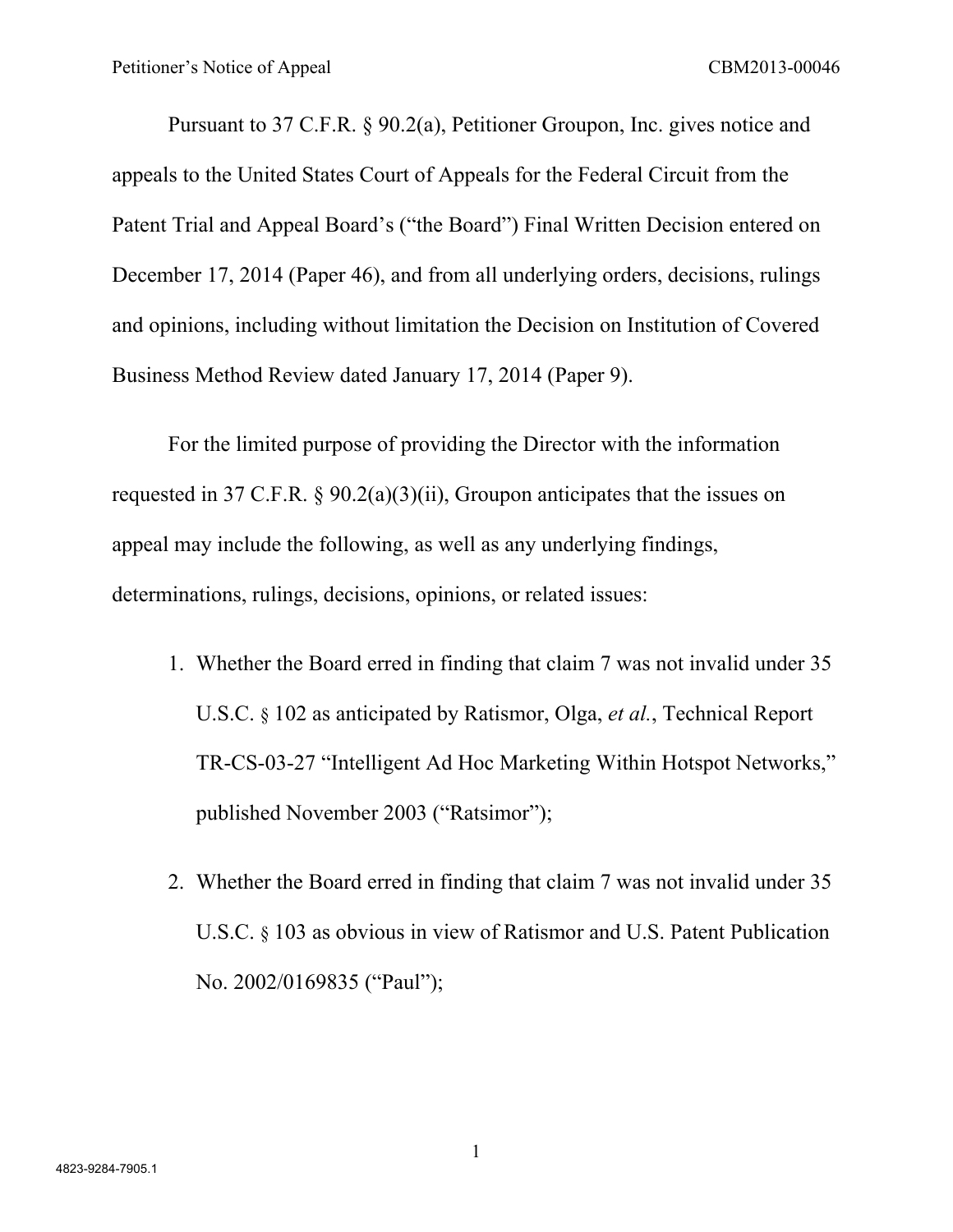- 3. Whether the Board erred in finding that claims 8 and 11 were not invalid under 35 U.S.C. § 103 as obvious in view of Ratsimor, Paul, and U.S. Patent Publication No. 2007/0121843 ("Atazky");
- 4. Whether the Board erred in finding that claims 7-9 and 11 were not invalid under 35 U.S.C. § 103 as obvious in view of Ratsimor, Paul, and U.S. Patent Publication No. 2007/0207780 ("McLean");
- 5. Whether the Board erred in refusing to institute a trial on claims 2, 3, 12, and 13 as being more likely than not unpatentable under 35 U.S.C. § 103 as obvious in view of Ratsimor, Paul, and Atazky; and
- 6. Whether the Board erred in refusing to institute a trial on claims 2, 3, 12, and 13 as being more likely than not unpatentable under 35 U.S.C. § 103 as obvious in view of Ratsimor, Paul, and McLean.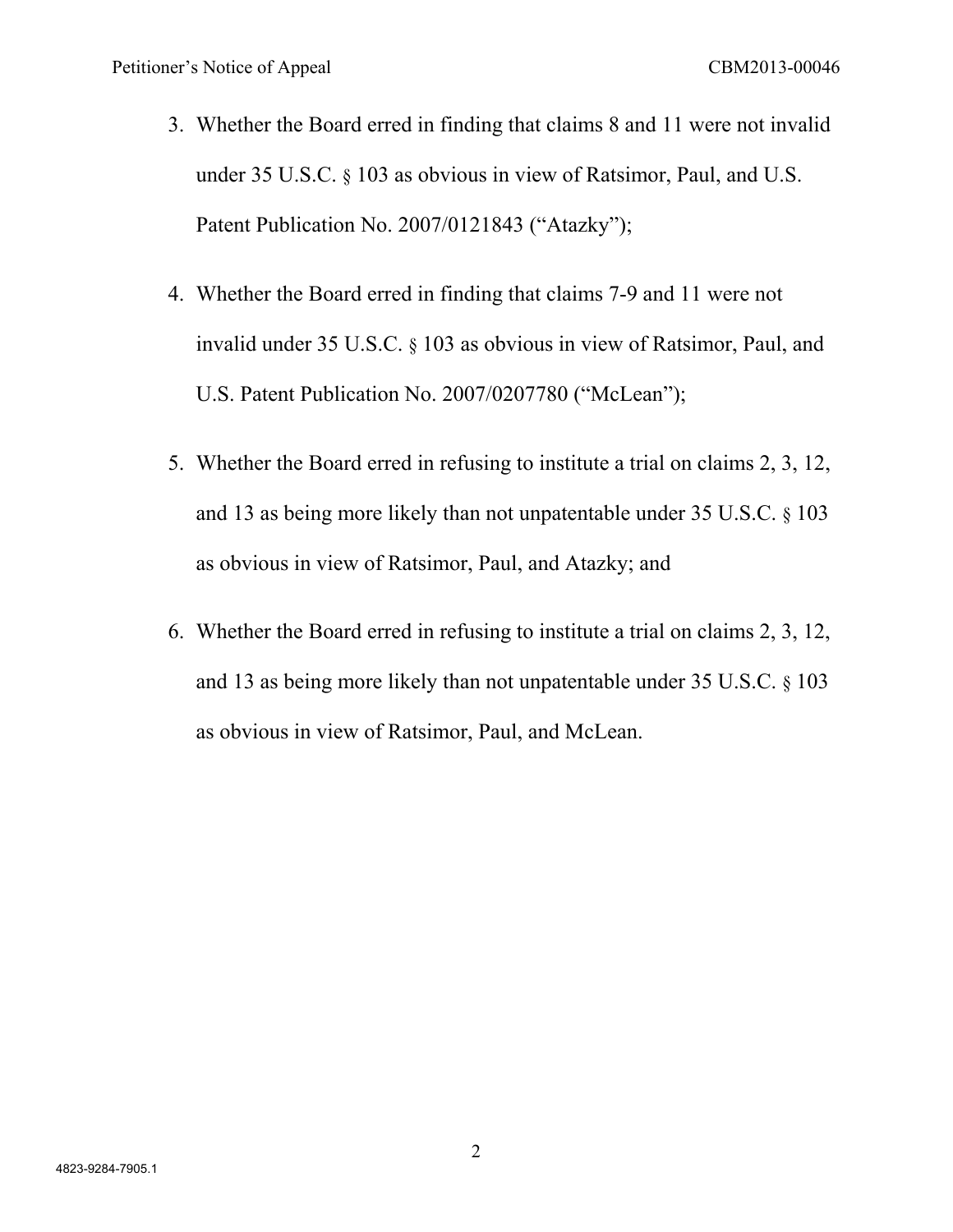Copies of this Notice of Appeal are being filed concurrently with the Director and the Patent Trial and Appeal Board. In addition, three copies of this Notice of Appeal and the required docketing fee are being filed with the Clerk of the United States Court of Appeals for the Federal Circuit.

Respectfully submitted,

### /*Jeanne M. Gills*/

Jeanne M. Gills Registration No. 44,458 Counsel for Petitioner